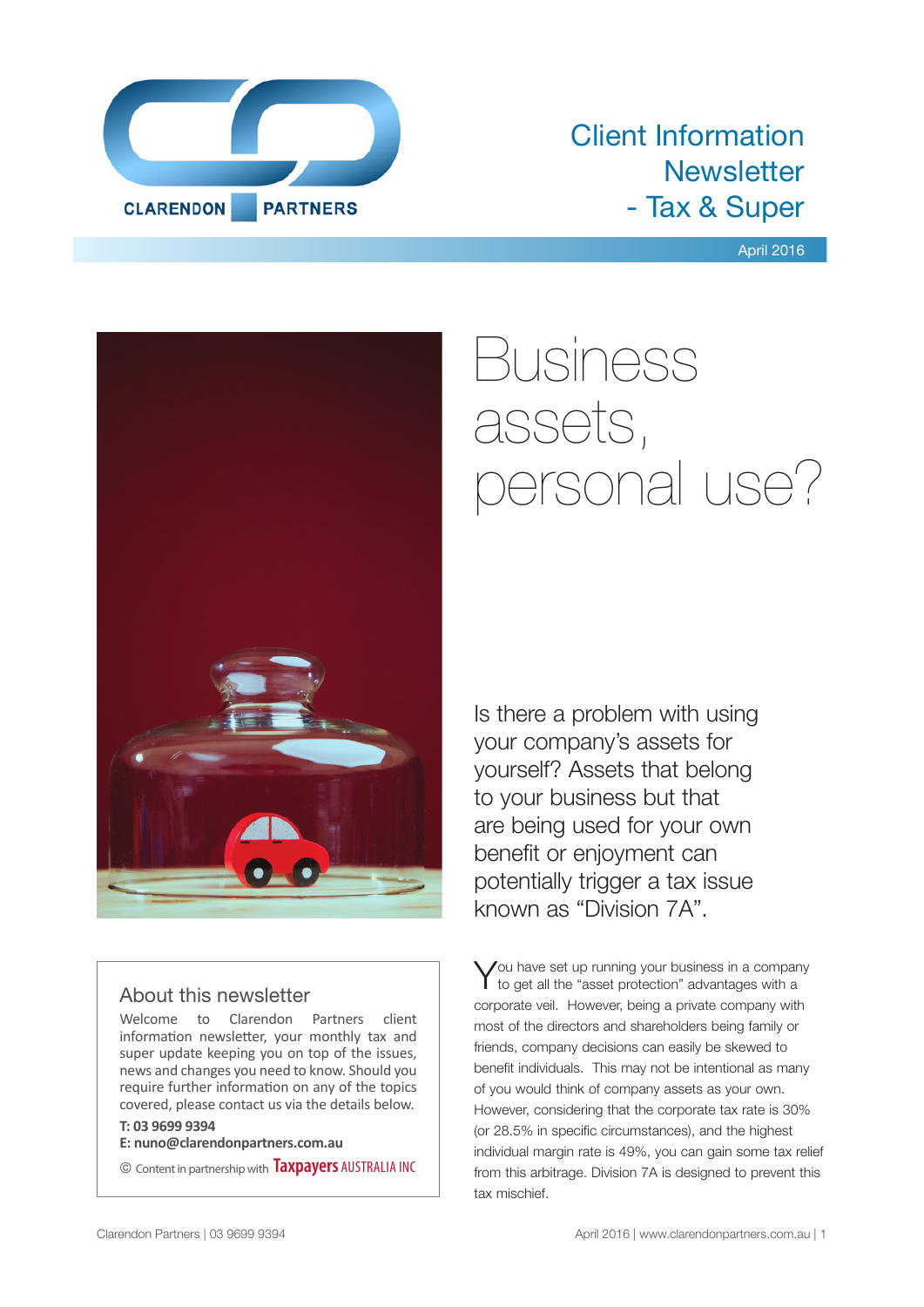The Diver<br>
7<br>
is<br>
and<br>
poter<br>
catch<br>
transad<br>
th<br>
subst t, in<br>
nce,<br>
not<br>
ve a<br>
tion<br>
is ... **The Division 7A net is wide, and may potentially catch many transactions that, in substance, do not involve a distribution of profits ...**

### WHAT'S DIVISION 7A?

Division 7A treats a payment or other benefit provided by a private company to a shareholder (or their associate) as a payment for income tax purposes. This integrity measure can apply even if the recipient treats the transaction as a gift, or a loan, or the waiving of a debt.

The Division 7A net is wide, and may potentially catch many transactions that, in substance, do not involve a distribution of profits, such as using a company's assets for private enjoyment. This is especially the case since the definition of "payment" was expanded to include the provision of assets.

### CAN THIS HAPPEN IF I USE COMPANY ASSETS FOR PERSONAL USE?

Yes it can. Real tangible company assets are usually the biggest exposure that you may have to Division 7A without realising it, and may unintentionally fall out of any discussions you may have with us.

An example would be a holiday house that is owned by a company but is used by a shareholder of that company. The value of this use, under Division 7A, can be deemed to be a dividend and form part of the shareholder's assessable income.

There are certain exemptions that can apply however – for example, if the house was being used as a main residence. Check with this office for further information.

### WATCH OUT FOR MOTOR VEHICLES

Another fairly common example concerns the provision of motor vehicles, but they are most likely caught by fringe benefits tax (FBT) rather than Division 7A because those vehicles are typically provided to directors in their capacity as employees despite those directors being shareholders (see panel at right). This starts getting quite complex, so please talk to this office if you have motor vehicles used in this manner by shareholders, directors or employees.

One of the results from the ATO's recent ramping up of its data matching activities has been an increased triggering of both Division 7A and FBT provisions after vehicles registered to businesses were found to be used privately by, respectively, shareholders or employees.  $\blacksquare$ 

### OTHER ISSUES TO CONSIDER WHEN USING BUSINESS ASSETS

If your transactions are subject to Division 7A, you may also need to consider some other areas of tax, such as FBT, issues related to share dividends or family law.

### Fringe benefits tax

Division 7A does not apply to payments made to shareholders or their associates in their capacity as an employee or as an associate of an employee of a private company. However, such payments may be subject to FBT.

On the other hand, Division 7A does apply to loans and debt forgiveness provided to shareholders or their associates, even where such benefits are provided in their capacity as an employee or as an associate of an employee. To avoid double taxation, such benefits are not subject to FBT.

### Dividend imputation, franking credits

Payments and other benefits taken to be Division 7A dividends are generally unfrankable distributions unless they are provided under a family law obligation. However the ATO has a general discretion to allow a Division 7A dividend to be frankable if it arises because of an honest mistake or inadvertent omission.

### Family law

Payments and other benefits provided by a private company to shareholders or their associates as a result of divorce or other relationship breakdowns may be treated as Division 7A dividends and are assessable income of the recipient. However such payments or other benefits are treated as frankable dividends if provided under a family law obligation, such as a court order, a maintenance agreement approved by a court under the family law act or court orders relating to a de facto marriage breakdown.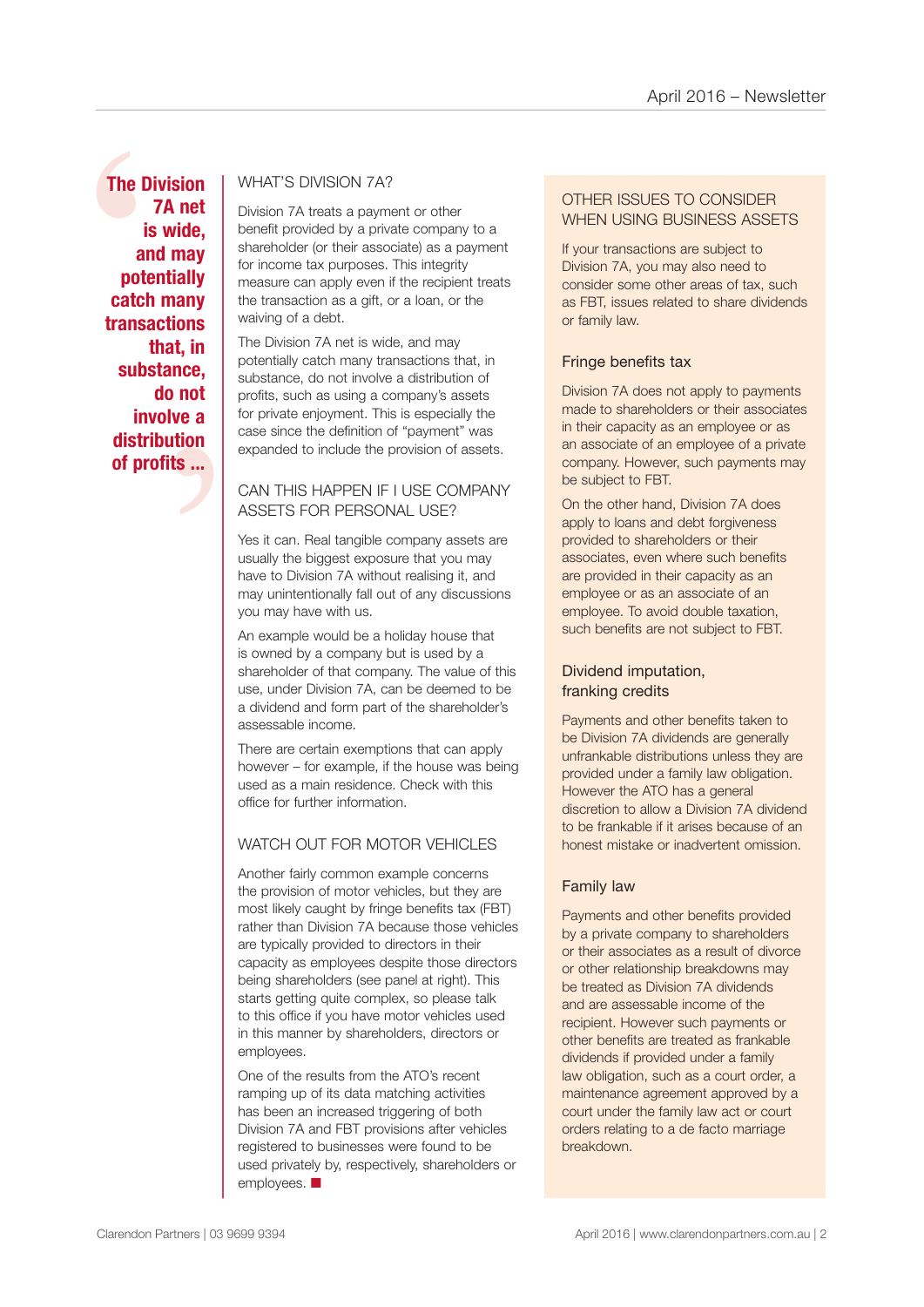# Death benefit nominations for your SMSF

A death benefit nomination is a written direction to SMSF trustees that instructs the trustee to pay a member's entitlements to certain dependants and/or legal personal representatives (their estate) in the proportions the member wishes in the event of their death.

I ith so much money tied up in superannuation, and more and more of Australia's retirement savings being managed under the direction of an SMSF trust deed, it is important to make sure any fund balance left over after one's time is up goes to the intended beneficiaries of your estate.

One misconception that many people have is that their normal "last will and testament" will safely distribute their estate, including money tied up in their superannuation fund. But the payment of benefits from an SMSF upon the death of a member is done in accordance to the governing rules of the fund, not according to the terms of a will.

This is why it is important for every member of an SMSF to direct how benefits are to be paid upon their death – and the death benefit nomination is the vehicle to make sure this is done.

#### Nominations come in two flavours

The nomination can be binding – that is, it leaves no discretion to the trustee about how or to whom benefits are paid – or non-binding. The latter notifies the trustee of the member's preferred beneficiaries and the division of benefits, but leaves the final decision to the trustee (unless the governing rules of the fund provide otherwise).

A fund without a valid binding nomination will end up having benefits paid out according to the trust deed, if such provisions are included there, or see the trustee being guided, as appropriate, by any non-binding nomination, the late member's will or just simply exercising their own discretion.

The reasons some SMSF members may opt for a nonbinding nomination can include that they may not have made their mind up about dividing up assets after they've gone, or because they know that superannuation law dictates that benefits can only be directed to dependants or legal personal representatives anyway. Or it can often be because as fellow SMSF members are family, the member assumes their benefits will end up in appropriate hands.

Also, leaving some discretion to the trustee allows for changed circumstances to be taken into account, particularly where a nomination was made some time ago and relationships or dependencies have changed in the intervening period. The trustee can also consider the tax implications of any particular benefit distribution when the time comes.

A binding death benefit nomination, as noted above, leaves no discretion to the trustee. Benefits must be paid out in strict accordance to the nomination, which can be used to ensure no disputes arise between feuding relatives (or to exclude wayward children or estranged children's spouses).

Also a binding nomination made for an SMSF does not have to be renewed or reconfirmed every three years (which is a legal requirement for other types of super funds). They are sometimes referred to as "non-lapsing binding nominations".

However it has become accepted wisdom among superannuation industry circles that an SMSF member/ trustee should consider refreshing a death benefit nomination every few years anyway, whether it is binding or non-binding – just to be certain that their wishes are satisfied and for further peace of mind, but also so that no future beneficiaries will have any reason to dispute or call into question the late member's intentions.

However making a death benefit nomination binding potentially adds another ongoing requirement for members – to make sure the nomination is updated and continues to reflect your wishes should there be a change in family circumstances. Such changes can include the death of a dependant, the birth of a new dependant or the end of a relationship. Otherwise a binding nomination for an SMSF will remain in force until the member changes or revokes it.

Changing a death benefit nomination can be done at any time by completing a new nomination expressing the changed or new intentions of the member, and giving this to the trustee. The written notice needs to be signed and dated in the presence of two witnesses who are at least age 18, neither of whom is a nominee.

Ask us for help if these death benefit nominations are on your horizon.  $\blacksquare$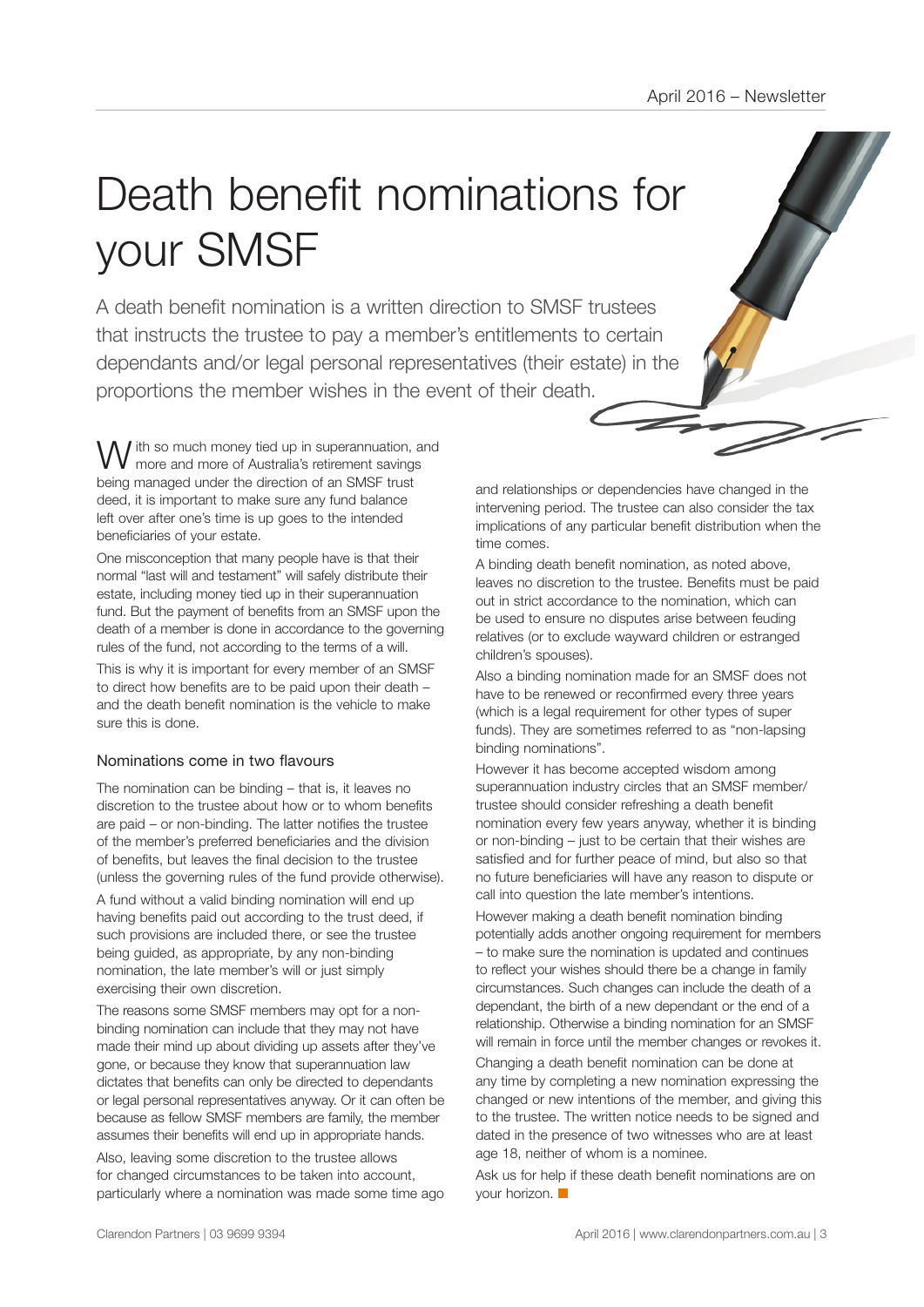### Considering a change of structure for your small business?

The final tranche of 2015 small business budget<br>announcements have made it into law, now expanding the tax relief available for small businesses to change the legal structure of their business. This new arrangement is designed to provide greater flexibility for small businesses to change structures without incurring an immediate CGT liability, and allowing it to defer CGT to a later point in time.

From July 1, 2016, a CGT rollover relief may apply to:

- transfers of depreciating assets, where the balancing adjustment event arising from the transfer occurs on or after July 1
- transfers of trading stock or revenue assets, where the transfer is after July 1, and
- transfers of CGT assets, where the CGT event from this transfer is after the same date.

This new law is in addition to rollovers currently available where an individual, trustee or partner transfers assets to, or creates assets in, a company in the course of incorporating a business. The optional rollover will be available where a small business entity transfers an "active asset" to another small business entity as part

of a genuine business restructure, without changing the ultimate economic ownership of the asset.

Whether a restructure is "genuine" will be determined based on all of the facts and circumstances. Relevant aspects include whether it is a bona fide commercial arrangement undertaken to enhance business efficiency, whether the transferred assets continue to be used in the business, and whether or not it is a preliminary step to, as the bill puts it, "facilitate the economic realisation of assets".

To be eligible for the rollover, both parties to the transfer must be either:

- a "small business entity" with \$2 million or less in turnover for the year during which the transfer occurs
- an entity that has an "affiliate" that is a small business entity for that income year
- "connected" with an entity that is a small business entity for that income year, or
- a partner in a partnership that is a small business entity for that income year.

Contact this office if you require further information.  $\blacksquare$ 



### Boats, planes, cars, horses … **Data matching to uncover wealth**

In the old days, tax officials could be seen driving around the 'burbs looking for signs of opulence that didn't match your income.

Now, with everything that needs to be known available digitally, data matching can uncover income that doesn't seem to match lifestyle in a fast and effective manner.

The ATO it is now working with insurance providers to identify Australians with policies covering an expanded range of luxury assets.

Watch out if you have insured any of these types of assets — marine, aviation, enthusiast motor vehicles, fine art and thoroughbred horses — to cover for damage or loss.

The ATO is matching the value of the insurance on these items to identify the wealthy lurking among us, and says this information will be used by it to get a more accurate estimate of the true wealth of individual taxpayers.

Starting from the beginning of this year, the ATO has commenced issuing formal notices to insurers to provide these policy details. Based on specific criteria, it expects to receive 100,000 records that may require further examination.

Please check your policies to make sure that you are insured via the correct entity, especially if you are small business entity. From our experience, many of the "please explains" may just come from administration errors and not anything mischievous.

Please contact us if you are concerned with any of your luxury assets.  $\blacksquare$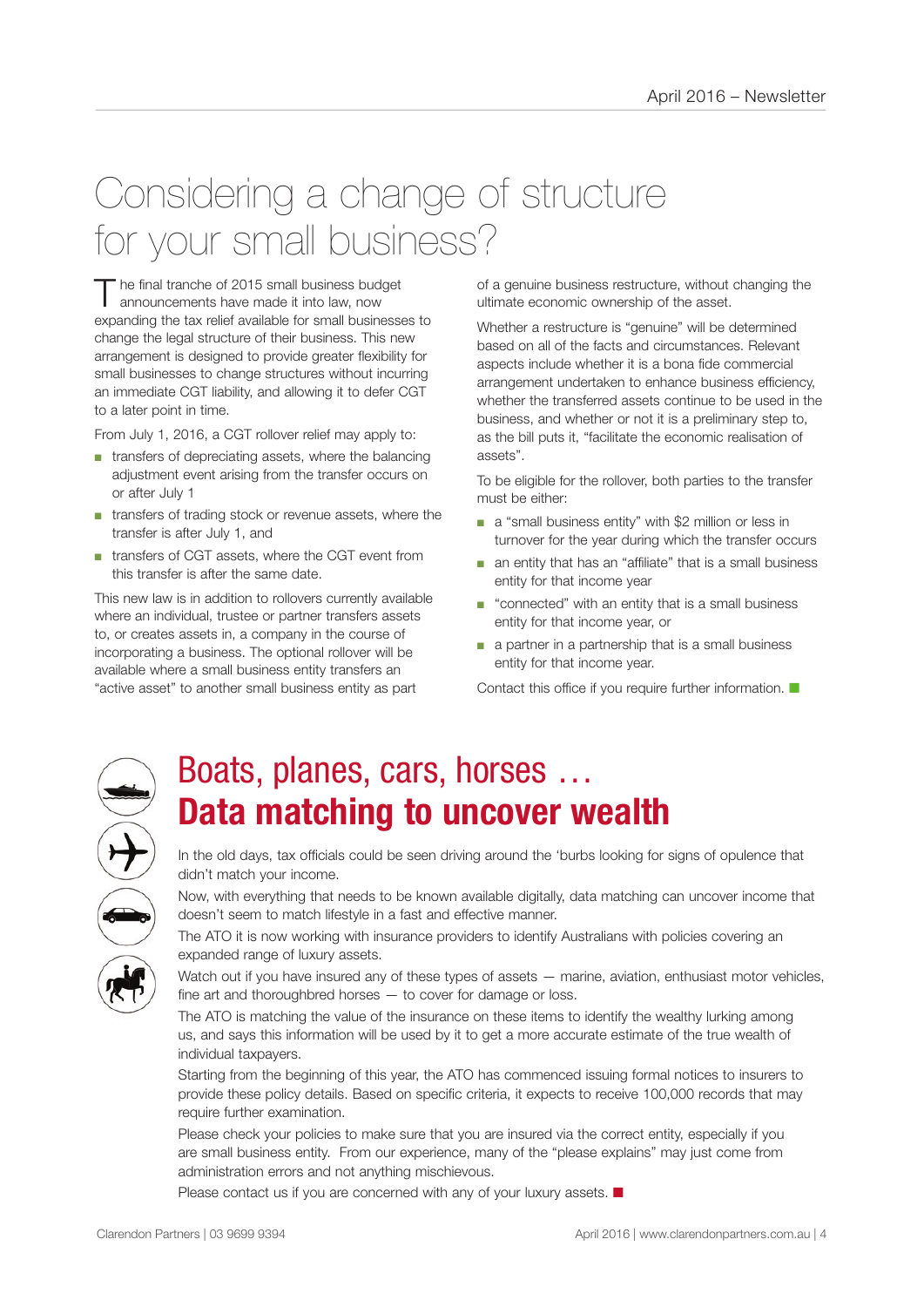

### Work-related travel expenses: Why are they on the ATO's radar?

 $A$ n area where we see individuals getting it wrong<br>Aas employees is in relation to claiming work-related travel expenses.

The absence of hard and fast rules can make claiming travel expenses difficult as often the deductibility of such costs can be dependent on the nature of employment, the amount of time spent away from home and whether an allowance has been received to cover those costs. The required receipts and documentation must be sourced and maintained to make a claim.

Further, the requirements relating to the use of the Commissioner of Taxation's (the Commissioner) reasonable travel amounts without having to keep written substantiation can be confusing.

### WHY SHOULD LEOCUS ON TRAVEL EXPENSE DEDUCTIONS?

The deductibility of overnight work-related travel expenses, which includes transport, accommodation and meals, is firmly in the sight of the Commissioner recently.

Our experience indicates that the ATO has been particularly active in targeting and in some cases amending prior year assessments for excessive claims in respect of

individuals whose professions require them to frequently travel and stay away from home. Agents have had enquiries with respect to the tax affairs of clients who work as academics, fly-in, fly-out (FIFO) workers and medical practitioners.

### WHEN ARE TRAVEL COSTS ALLOWED AS A DEDUCTION?

As an employee, you are entitled to claim a deduction for travel costs, which can comprise accommodation, meals and transportation to the extent the loss or outgoing is incurred in gaining employment income and that it is not of a capital nature, a domestic nature or relates to the earning of exempt income.

As a general rule, travel costs incurred are deductible to an individual if it can be sufficiently demonstrated that the costs are incurred in the course of performing their employment duties and are not private or domestic in nature.

Accommodation costs incurred by an employee on short business trips are mostly deductible, however, the tax treatment is less clear where an employee is required to work away from their usual place of residence for an extended duration.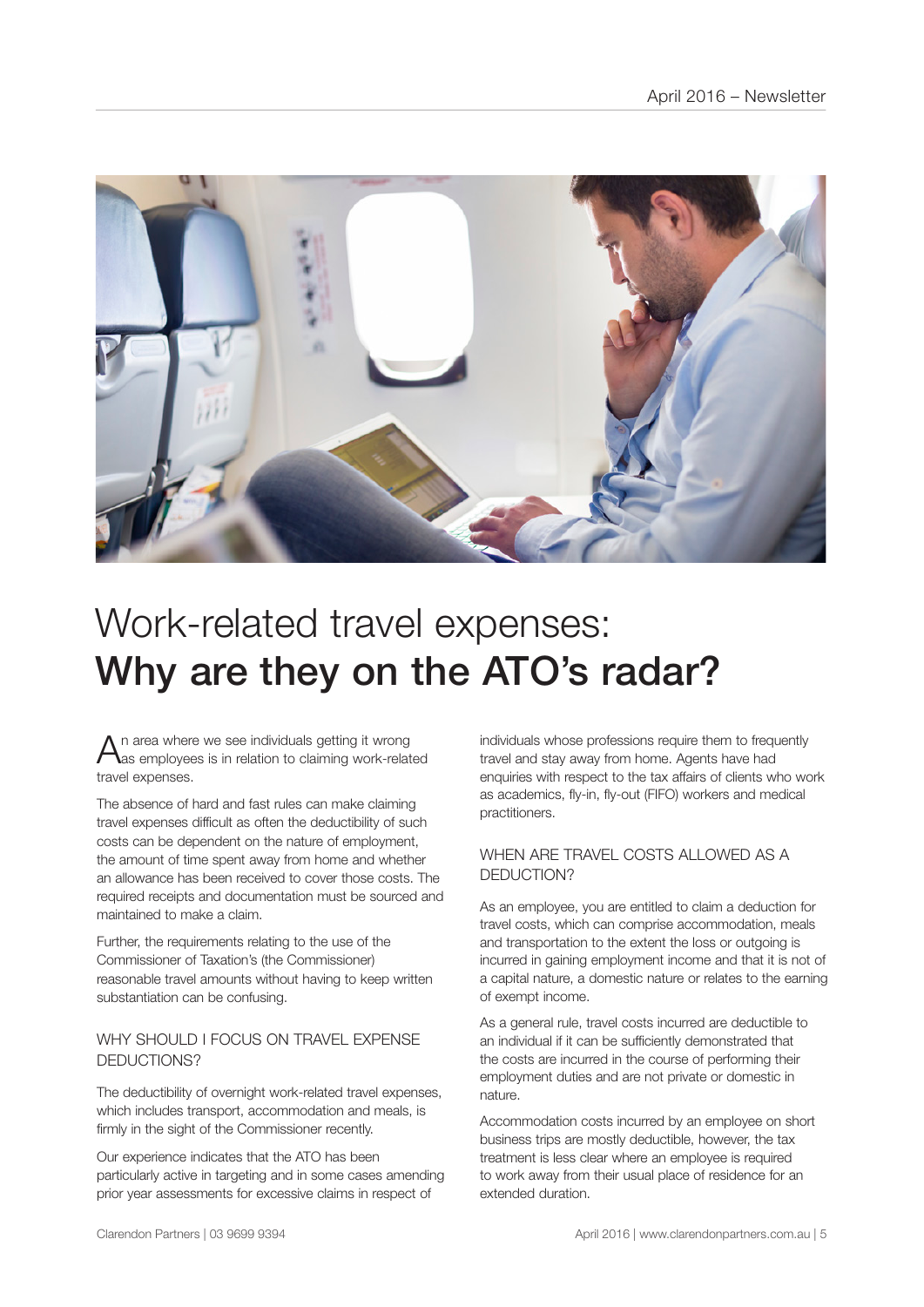Whether the individual is considered to be "living away from home" (LAFH) or "travelling" (as part of their employment) is a critical consideration in determining the deductibility of travel costs.

#### WHAT IS THE DISTINCTION BETWEEN "I AFH" AND "TRAVELLING"?

When an employee is "travelling" on business on behalf of an employer, travel expenses are incidental to the proper carrying out of the employment function and do not have the character of being private or domestic expenses. Such expenditure is typically deductible.

In some cases, the employee might also receive an allowance from their employer to cover for their LAFH or travelling costs (these are particularly common with FIFO workers and certain itinerant workers).

The ATO offers the following comparisons to help determine the difference:

| Living away from<br>home allowance                                                                                                                                                                | <b>Travelling</b><br>allowance                                                                                 |
|---------------------------------------------------------------------------------------------------------------------------------------------------------------------------------------------------|----------------------------------------------------------------------------------------------------------------|
| This is paid where<br>an employee has<br>taken up temporary<br>residence away from<br>their usual place of<br>residence in order to<br>carry out duties at a<br>new, but temporary,<br>workplace. | This is paid because<br>an employee is<br>travelling in the<br>course of performing<br>their job.              |
| There is a change<br>of job location in<br>relation to paying the<br>allowance.                                                                                                                   | There is no change<br>of job location in<br>relation to paying the<br>allowance.                               |
| Where an employee<br>is living away from<br>home, it is more<br>common for that<br>employee to be<br>accompanied by<br>their spouse and<br>family.                                                | Where an employee<br>is travelling, they<br>are generally not<br>accompanied by<br>their spouse and<br>family. |
| They are paid for<br>longer periods (more<br>than 21 days).                                                                                                                                       | They are paid for<br>short periods.                                                                            |

The ATO emphasises that these indicators are guidelines only, and in the case of making a cliam for a travelling expense no single indicator should be relied upon to determine the nature of an allowance.

For example, a travelling allowance might be paid to a commercial traveller, or to travelling entertainer almost continuously, whereas another claimant may receive a LAFHA for only a month.

There may be circumstances when an employee is away from their usual home base for a brief period in which it may be difficult to determine whether the employee is living away from home or travelling.

As guidance to distinuish between the type of allowances, the ATO says that as a practical general rule, where the period away does not exceed 21 days, generally the allowance will be treated as a travelling allowance rather than a LAFHA.

### HOW ARE TRAVELLING ALLOWANCES TAXED COMPARED TO LAFH ALLOWANCES?

An allowance that satisfies the meaning of a travelling allowance would be assessed to you and deductions for travel costs incurred may be claimed against that allowance.

In contrast, a LAFH allowance, to the extent that it qualifies as a "living away from home fringe benefit" for FBT purposes, would not be assessable you. Travel expenses incurred would generally not be deductible if you are an employee and you are living away from your usual place of residence.

#### WHAT RECORDS DO I NEED TO KEEP IN ORDER TO CLAIM A DEDUCTION? WHAT'S THE "SUBSTANTIATION EXCEPTION"?

All deductible travel expenses must be substantiated with written evidence and travel records (such as ticket or booking receipts and travel diaries) by you, otherwise a claim will be denied.

A "substantiation exception" is however available, which allows you to claim travel expenses without the need to keep written records if you are in receipt of a "bona fide" travel allowance.

If eligible, you can claim deductions for travel expenses up to the Commissioner's prescribed reasonable amounts for the relevant year without having to keep written evidence.

We do however recommend that you keep all relevant receipts regardless, in order to support your claims. Also, doing this would put you more at ease in the event of an ATO audit.

This is a tricky area of the law, so please contact us if you require assistance.  $\blacksquare$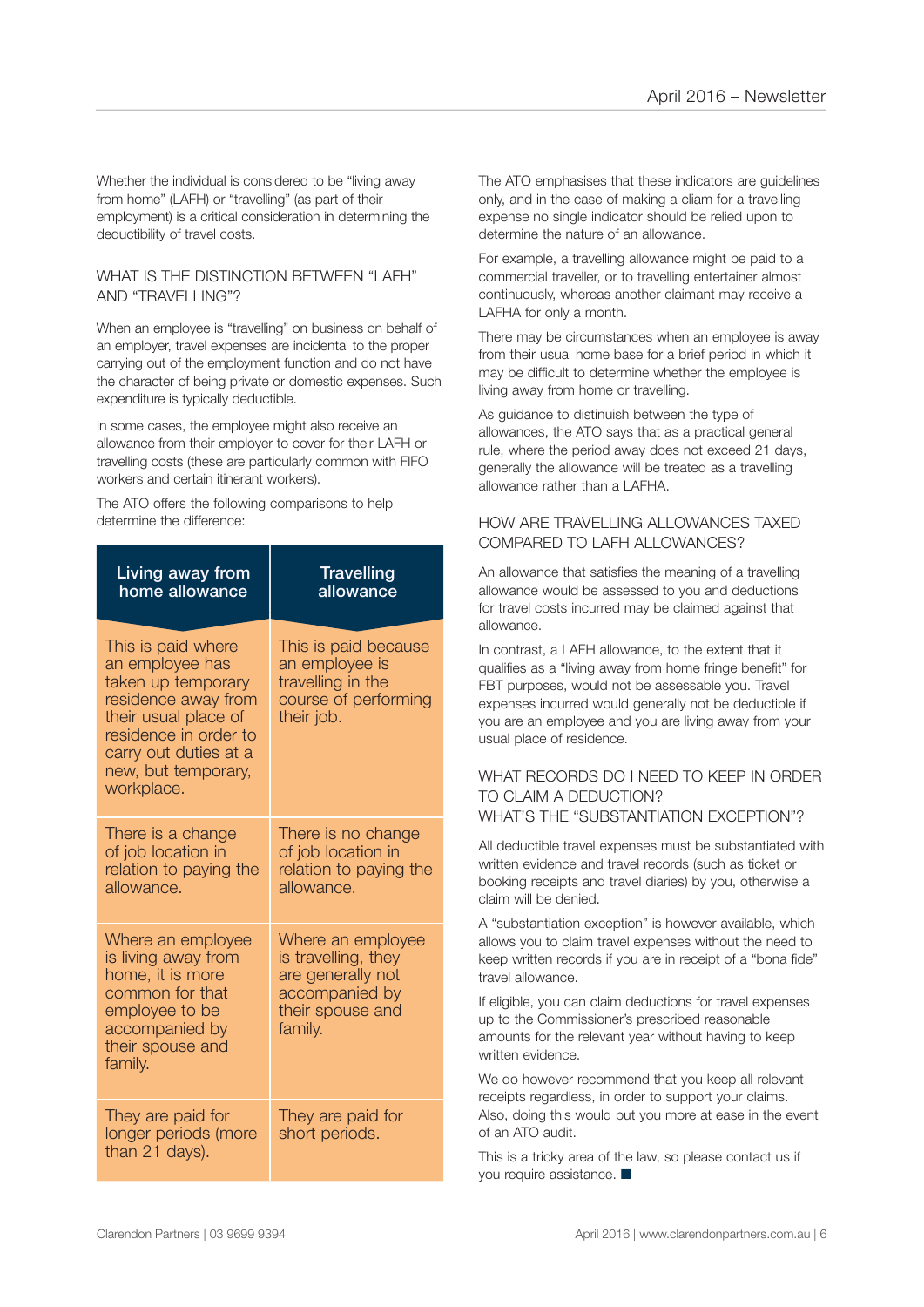

### The "I hadn't thought of that" business essential: Succession planning

 $\blacksquare$  rom about five years ago, the baby boomer generation started to turn 65. A surge in Australian business owners retiring began, and continues, but the topic of succession planning, although given some emphasis by this demographic wave, remains a perennially under-addressed issue.

Often a recurring subject of the ATO's "Building Confidence" compliance website, effective succession planning can allay many of the tax risks that stem from the fact that every small and medium sized business owner will at some stage close-up shop, retire or otherwise leave their businesses.

While on some level every business owner realises they should have a succession plan in place, and not just family businesses, it seems less common to find an entrepreneur who has done something about it. Even the seemingly straightforward assumption that you will at some stage exit your business needs to at least recognise that there should be a process to tick off all the issues.

Of course there is more than just the tax issues to consider (although CGT will figure largely) – there is super, valuing your business, finding the right person to take over, and selling or otherwise divesting yourself of something you've probably put a lot of blood, sweat

and tears into growing. Contemporary times may be witnessing a spike of baby boomers going through the process, but this should only cement the idea that succession planning will continue to be an important part of business life.

### NOT ENOUGH PLANNING

The ATO has found that most small business owners have not done enough planning to make a smooth exit. "We have found that leaving a business is less risky if owners have worked with their tax adviser to address the taxation issues of an exit strategy or succession plan well before leaving the business," it says.

The fact is that when a business is sold quickly and without proper planning, items can fall through the cracks and result in obligations not being met – or result in unnecessary and costly financial consequences (including tax).

With so many issues to juggle (such as dealing with capital assets, staff, final dividends and so on) and possibly a lifetime's achievement at stake, it can be extremely valuable to have professional advice and input to ensure careful planning – especially with the often large amounts of money involved.